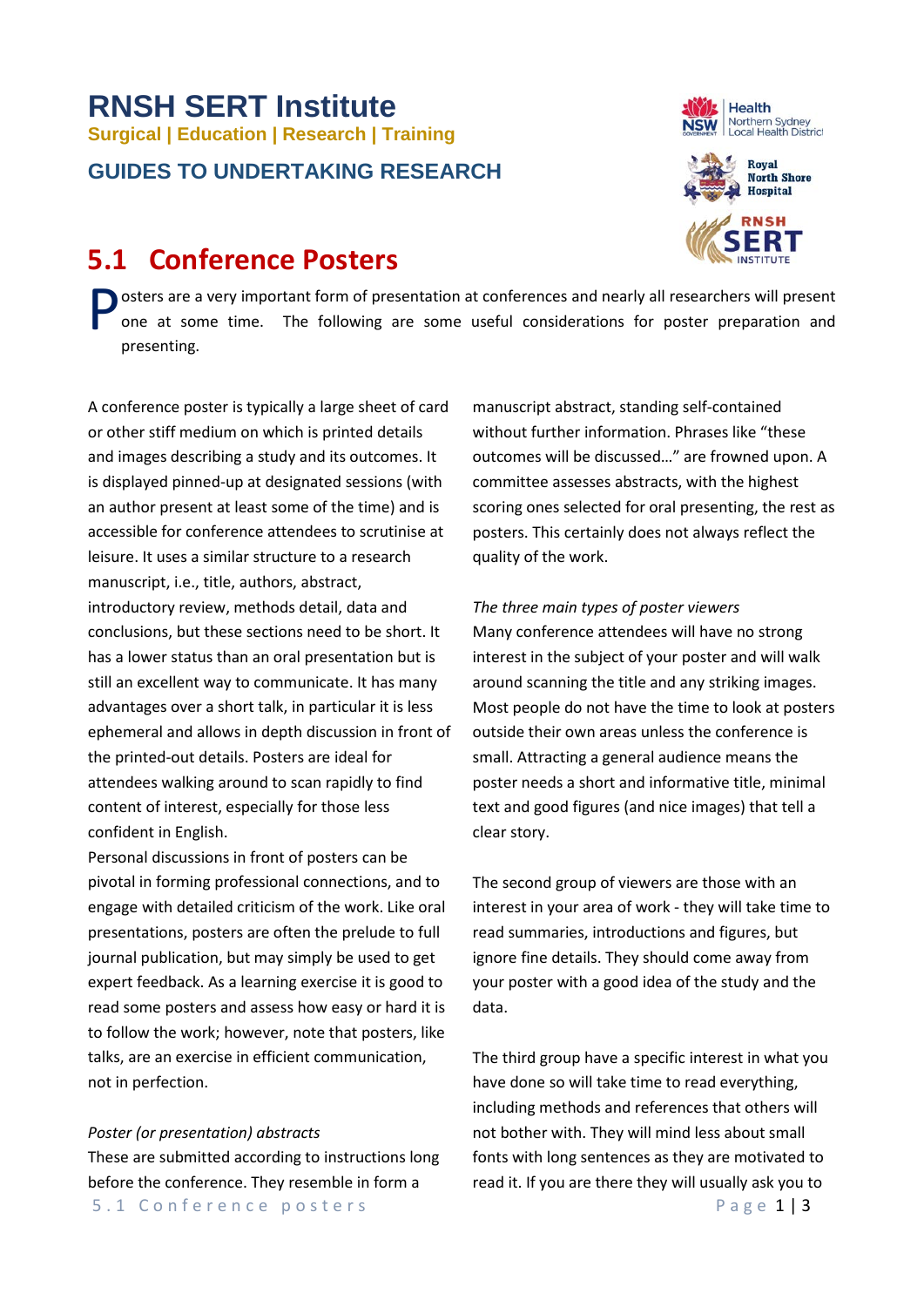explain the work to them and ask questions. Note, however, this group includes poster award judges.

#### *Poster titles*

These should be clear and in very large font (perhaps 60 point or larger) so can be read from a distance, and should be phrased tersely to describe the key points of the study and its outcome. Beneath it should be a list of authors and their affiliations in a less prominent size and style.

#### *Poster summary*

Include a copy of the conference abstract if you must (it will be in the conference abstract book) but it is usually best to include on the poster a short summary in font readable from about 2 metres, using curt and easily grasped sentences with simple and concrete aims and conclusions. Dot points may be useful here.

# *Poster introduction*

This should be brief, large font and short sentences. It should state the nature of the problem addressed by your project, the broad sweep of current knowledge in the area and how you tackled it.

#### *Materials and methods*

No-one will read this unless they are really interested (unless perhaps it is a methods poster), so write this with as much detail as you wish but do not locate it somewhere prominent that distracts from your more important poster elements.

#### *Data and analysis*

A poster needs to be visual and with an appealing layout and handsome looking Results figures. Results should not be principally in text form, but graphs, simple tables, diagrams and images which are easy to digest. These should be well labelled, with legends on or directly under the images/tables themselves. Use colour for emphasis of key data features, and use summary diagrams if appropriate. *Conclusions and summary of results* Ideally use large text font and present as short, concrete dot points.

## *References*

Keep these to absolute minimum in small text tucked away at the bottom since very few will need this information, but it is good to form a habit of referencing supporting literature.

# *Poster structure*

The rule is to keep everything short (if in doubt, leave it out) and visually uncluttered. Keep the poster simple and easy to scan, and remember most attention will be on the upper part of the poster, so put boring detail (e.g., Methods and Acknowledgements) low down. If you want to divide the poster into columns make it obviously how to read it – left to right or up and down. It is often useful to group related materials in panels of subdivisions.

#### *Discussing the poster*

You will be asked about your poster (which is what you want) so take some time to prepare answers to simple questions. Particularly consider how to respond to a request from a viewer to "take me through the poster". It is an opportunity to shine even if you have to keep repeating yourself to different people.

### *Conference etiquette*

Stand by the poster (if possible) when conference organisers indicate, so those interested to do so can find you. This does, however, limit the time you can spend looking at other posters, so either arrange for a co-author to help or do not stray too far away. Ask those loitering at your poster if they would like you to explain the work to them, but do not hector. Never photograph other people's posters without explicit permission as their work is probably unpublished.